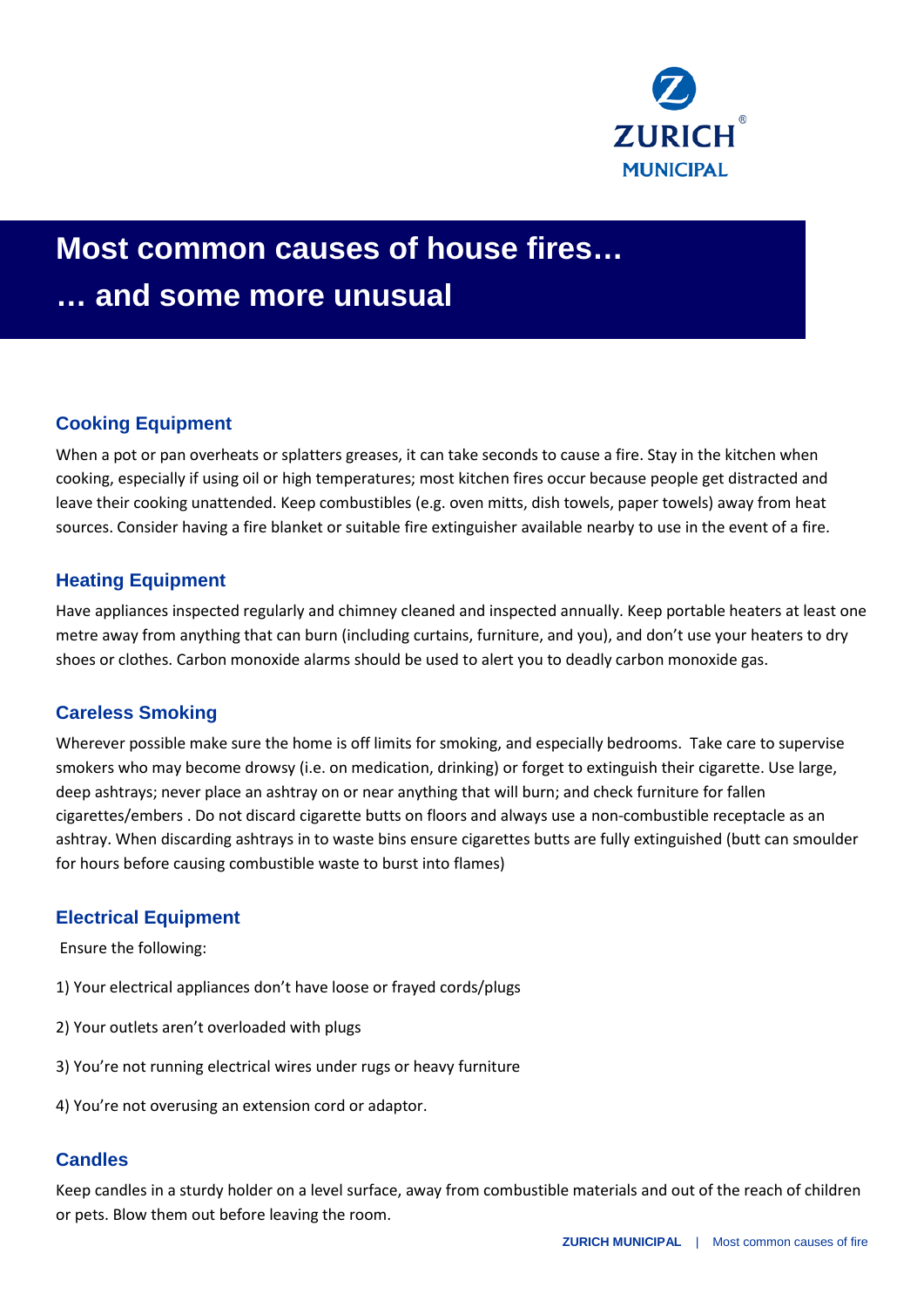# **Children Playing with Fire**

Children cause fires out of curiosity (what happens when something burns) or mischief (they're angry, upset or destructive, and fire is a major taboo to break). Kids may be involved in fire play if you find matches or lighters in their room/possession, smell sulphur in their room, and/or find toys or other personal effects that appear melted/singed.

### **Inadequate Wiring**

Older homes and apartments can have inadequate wiring – a fire and an electrical hazard.

Some warning signs:

- 1) You have to disconnect one appliance to plug in another
- 2) You have to use extension cords or "octopus" outlets extensively
- 3) Fuses blow or circuit breakers trip frequently

4) Lights dim when you use another appliance.

If residents have any concerns about their electrical installation, they should not attempt to fix the problem themselves but should seek the advice of a certified electrician contractor, approved by the National Inspection Council for Electrical Installation Contracting (NICEIC), or similar

### **Flammable Liquids**

Vapours from flammable liquids – fuels, solvents, cleaning agents, thinners, adhesives, paints, and other raw materials – can ignite or explode if used or stored improperly. The vapours can easily ignite from even just high temperatures or weak ignition sources (one spark of static electricity). Vapours being heavier than air, may travel some distance to an ignition source and then flash back. Don't store flammable liquids near a heating source but, ideally, outside the home in a cool ventilated area, in approved flammable liquid containers.

### **Christmas Trees/Decorations**

Keep the tree in a stand that will hold 2-3 litres of water, and top it up daily. Keep the tree away from all heat sources, including radiators, furnace ducts, television sets, and fireplaces. Check decorative lights before placing them on the tree, and discard any frayed or damaged lights/cords. Never place candles on or near the Christmas tree.

#### **Barbecues**

As part of regular maintenance, clean removable parts (inside and out) with soapy water. Spray the gas bottle connections with soapy water to check for potential leaks; watch if bubbles form when you open the gas. Use barbecues away from your home, deck rails, tablecloths, and tree limbs. Use barbecues outdoors, never indoors (including garages).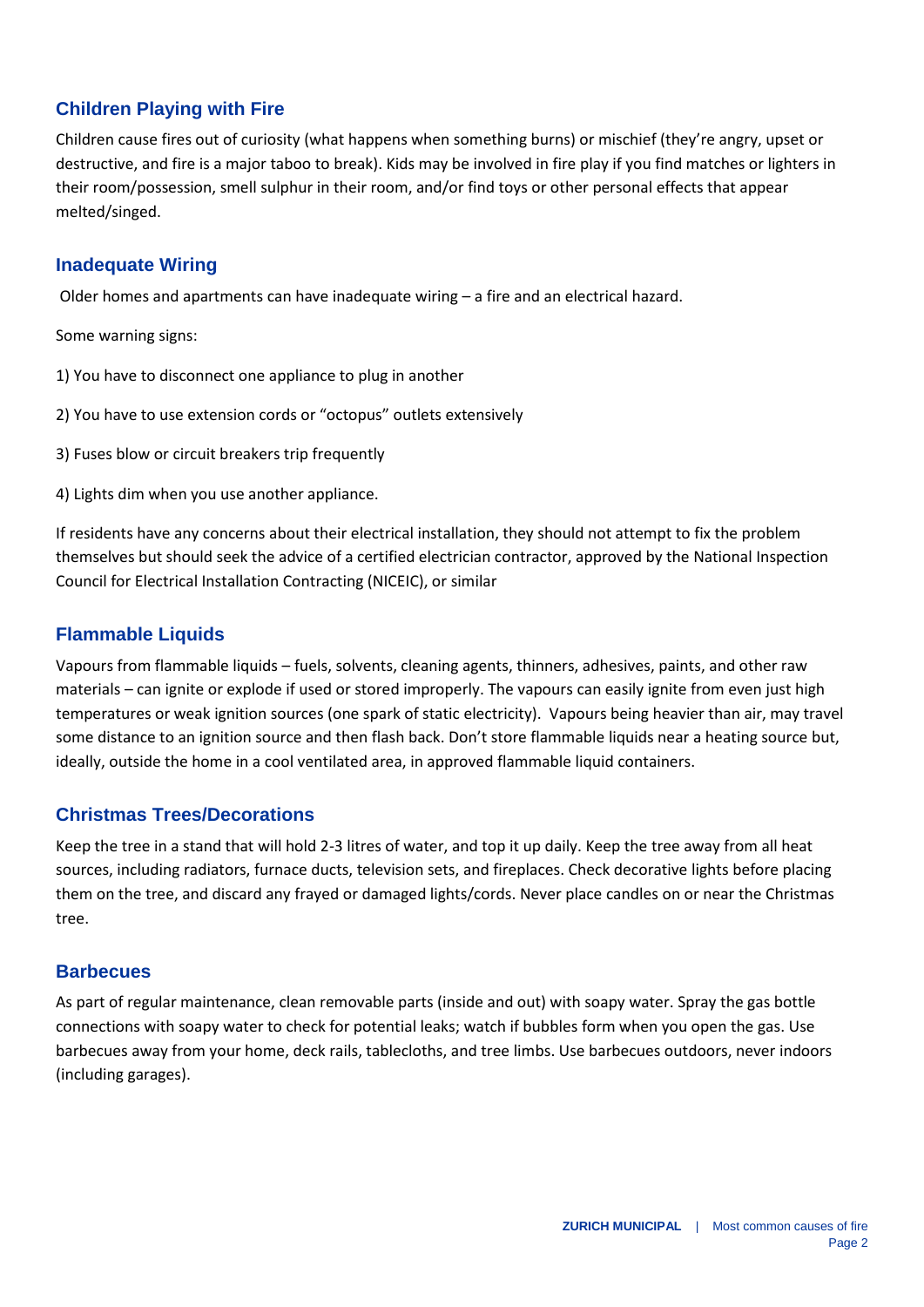# **Would you believe it? - A Jar of Nutella**

This huge inferno, which destroyed the roof and seriously damaged the first floor of a house was started when low winter sunlight shone through a chocolate spread container on a window sill.



reflecting off a mirror set a duvet alight. The duvet in the spare room was found smouldering.

### **Batteries can start fires**

Lithium ion batteries used in phones, tablets and laptops have a high energy density. Electronic circuitry in chargers in theory should prevent overcharging. However electronics can fail and batteries can overheat and catch fire. So unplug these devices when unattended. Don't leave laptops on a combustible surface overnight, e.g. a sofa.

# **Remote Controls**

There have been stories of remote controls overheating and catching fire due to the buttons being permanently pressed down when the control gets stuck down the side of a cushion. It might be an urban legend but don't test whether or not it is true.

### **Batteries**

AA or similar type batteries can potentially start fires if left in pockets of clothing along with keys or other metal items which can cause a short circuit. The same goes for leaving them in drawers or boxes where they can inadvertently make contact with conductive items. Store them side by side, ideally in a plastic container so that there is little chance of this happening.

Lithium is a highly reactive metal, which is easily ignitable if it comes into contact with moisture, and burns at a very high temperature (1500 - 2000C). Lithium batteries can explode if they become damaged or subjected to excessive heat

The London fire brigade have confirmed that sunrays have caused 125 fires in the last 5 years.

# **Smoke and Mirrors**

A quick-thinking householder saved her property from going up in flames after direct sunlight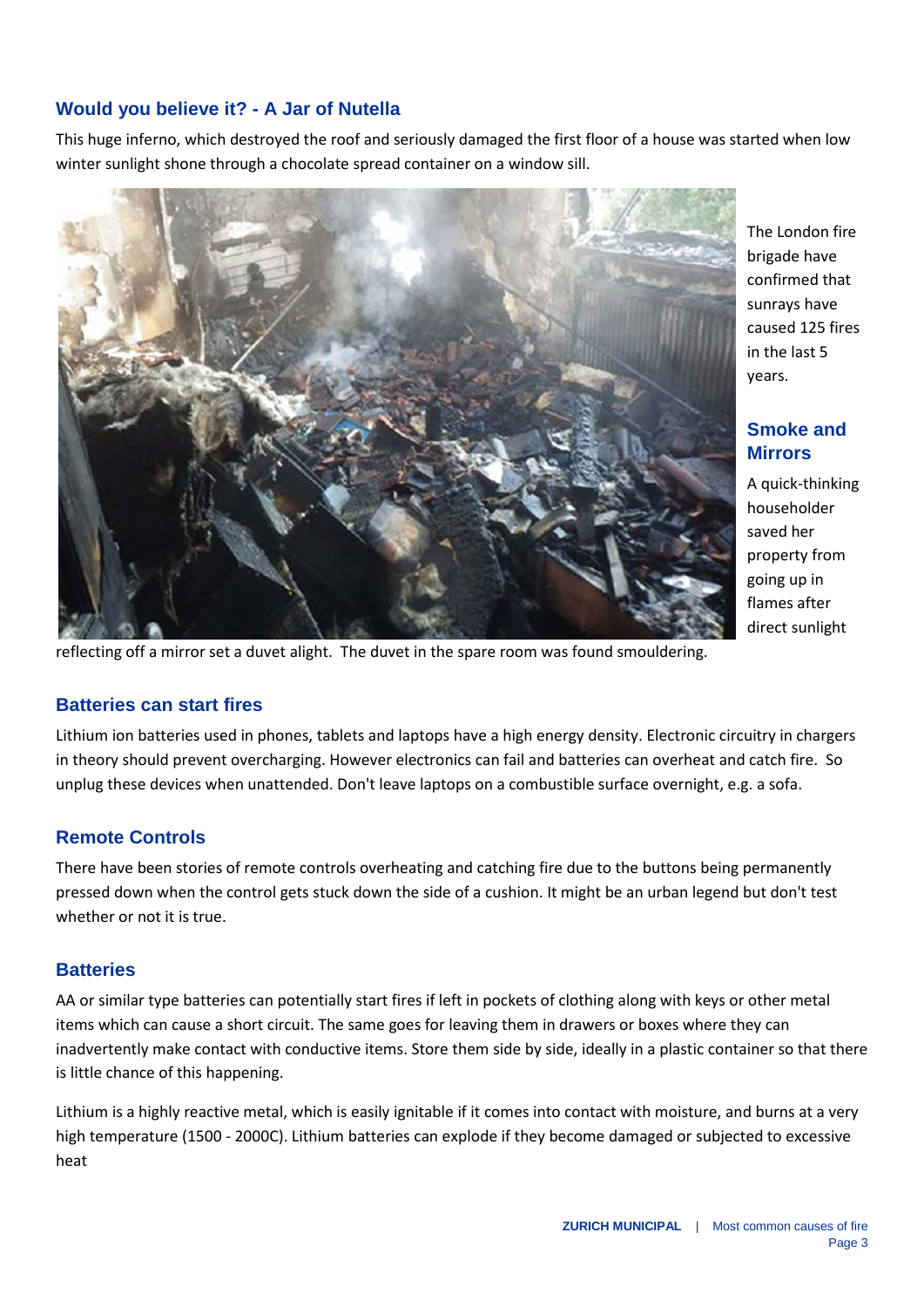# **De-fluff tumble dryers**

A build-up of lint in a drier is a potential fire hazard. Lint blocks filters and eventually even the outlet / hose. This can cause a drier to overheat as air is prevented from circulating through the machine. Eventually the whole thing can ignite. This is another reason why high power appliances shouldn't be left unattended for long periods.

#### **Aerosol cans**

Don't leave aerosol cans on window sills or in the sun where they could potentially explode and start a fire.

#### **Arson**

Arson is the most significant cause of fire and accounts for a large proportion of all fire damage. The risk to homes should be reduced by denying arsonists easy access into the building and to materials that may be used to fuel a fire – Waste bins, skips and any combustible items such as sofa and mattresses which have to be stored should be located well away from homes. Bins should be lidded and locked. Where items of waste furniture and the like are discarded near homes residents should contact the council or appropriate authority to remove these items as quickly as possible.

#### **Bonfires**

Bonfires are often lit out of tradition a certain times of the year or simply used to dispose of waste but sometime the radiant heat and embers given off can ignite a fire elsewhere therefore, ensure the bonfire is located as far away from combustible structures as possible. Ensure fires are set well away from your home, shed and washing lines, and check there are no thatched roofs in the area or even power lines above – always have a supply of water available to extinguish the flames if they gets out of control.

#### **Modern Methods of Construction**

Modern homes and apartment blocks are increasing constructed of combustible construction materials including timber frames, polystyrene insulation, and polystyrene and timber cladding systems. Residents should be made aware of any type of combustible material present in the structure of their home and given guidance on the potential cause of fire which can range from simple DIY improvements to smoking and barbeques etc.

# **Notes**